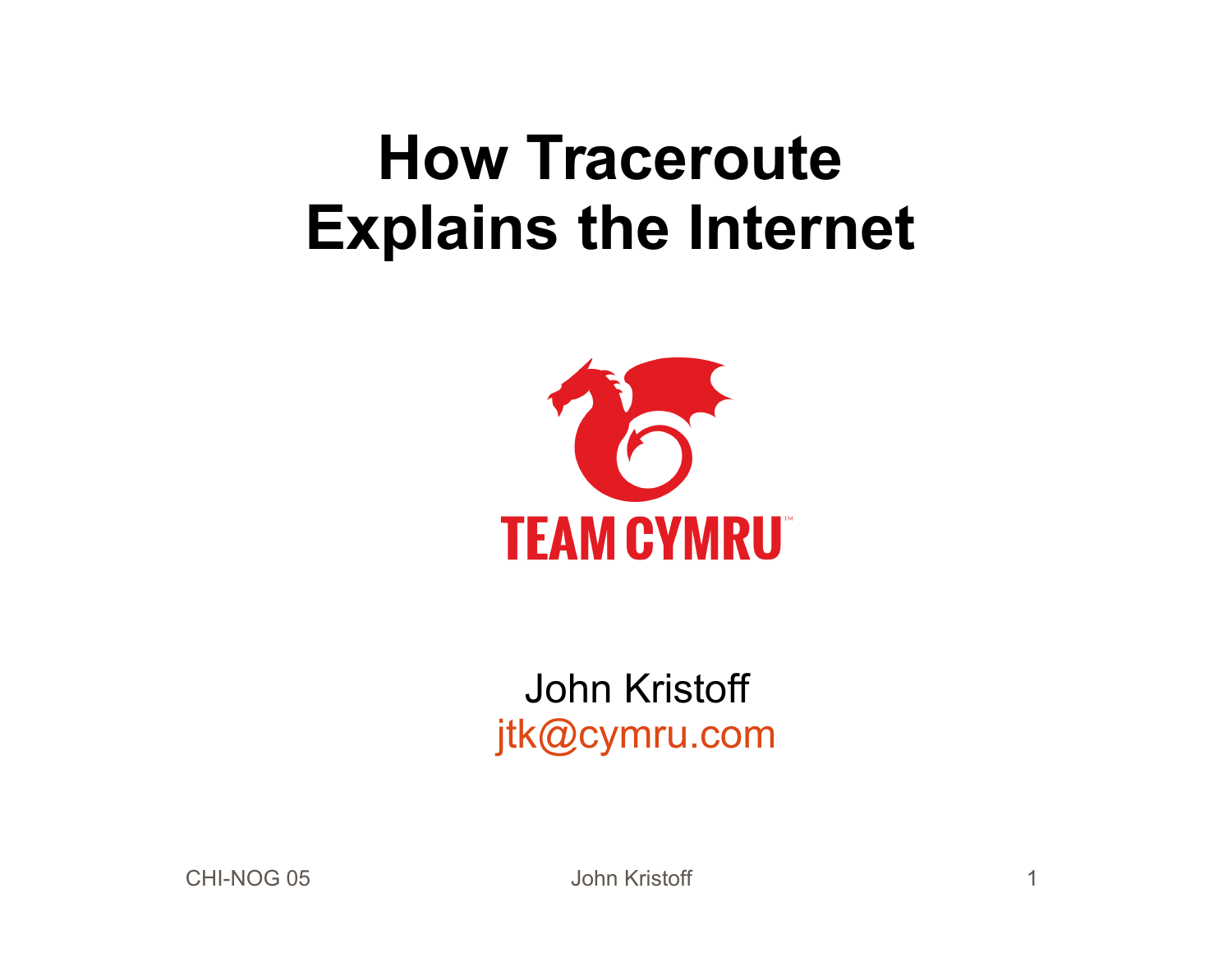# **History**

• Van Jacobson releases traceroute.tar.Z

 To: [ietf@venera.isi.edu](mailto:ietf@venera.isi.edu), [end2end-interest@venera.isi.edu](mailto:end2end-interest@venera.isi.edu) Subject: 4BSD routing diagnostic tool available for ftp Date: Tue, 20 Dec 88 05:13:28 PST From: Van Jacobson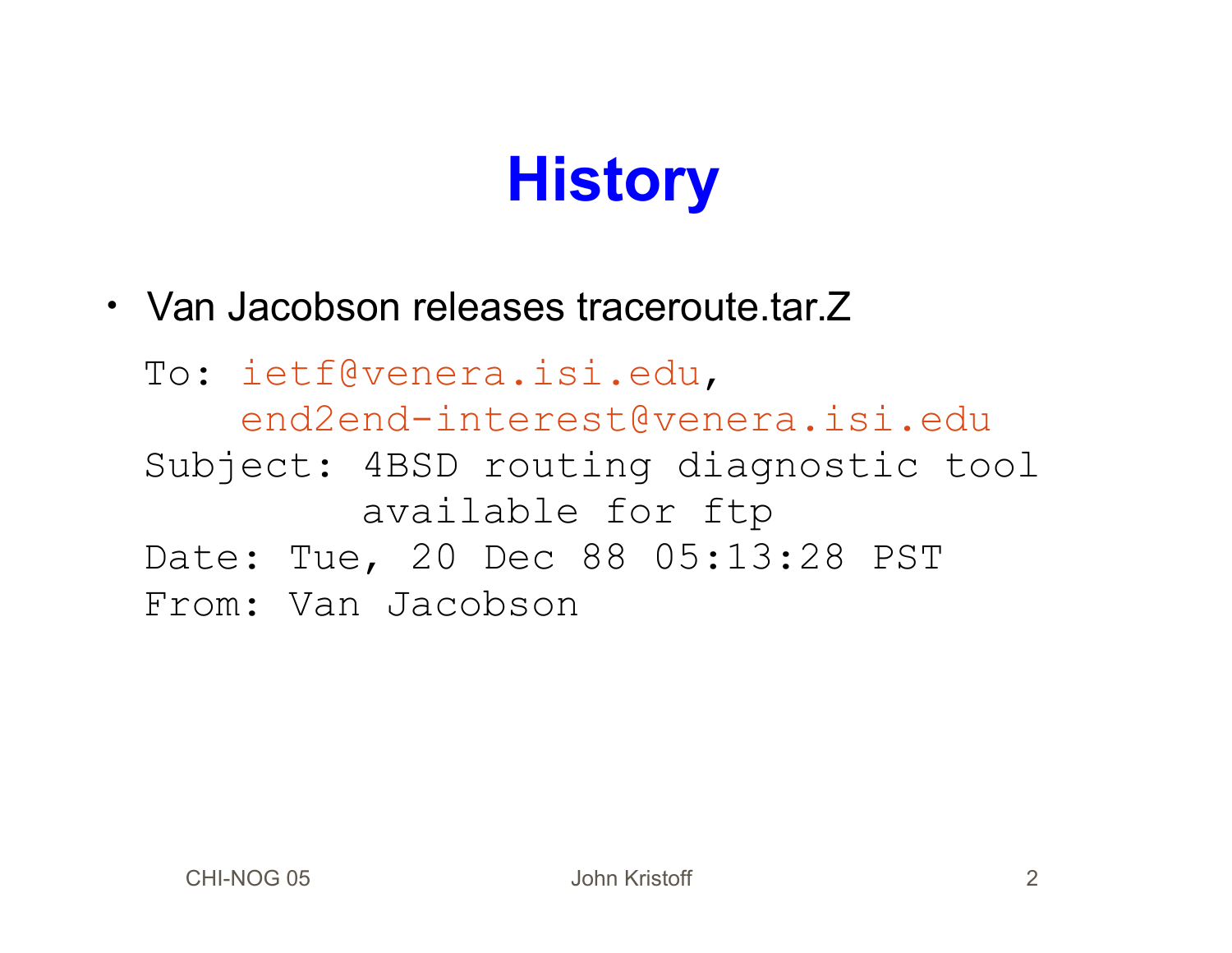#### **Traceroute Operational Review**

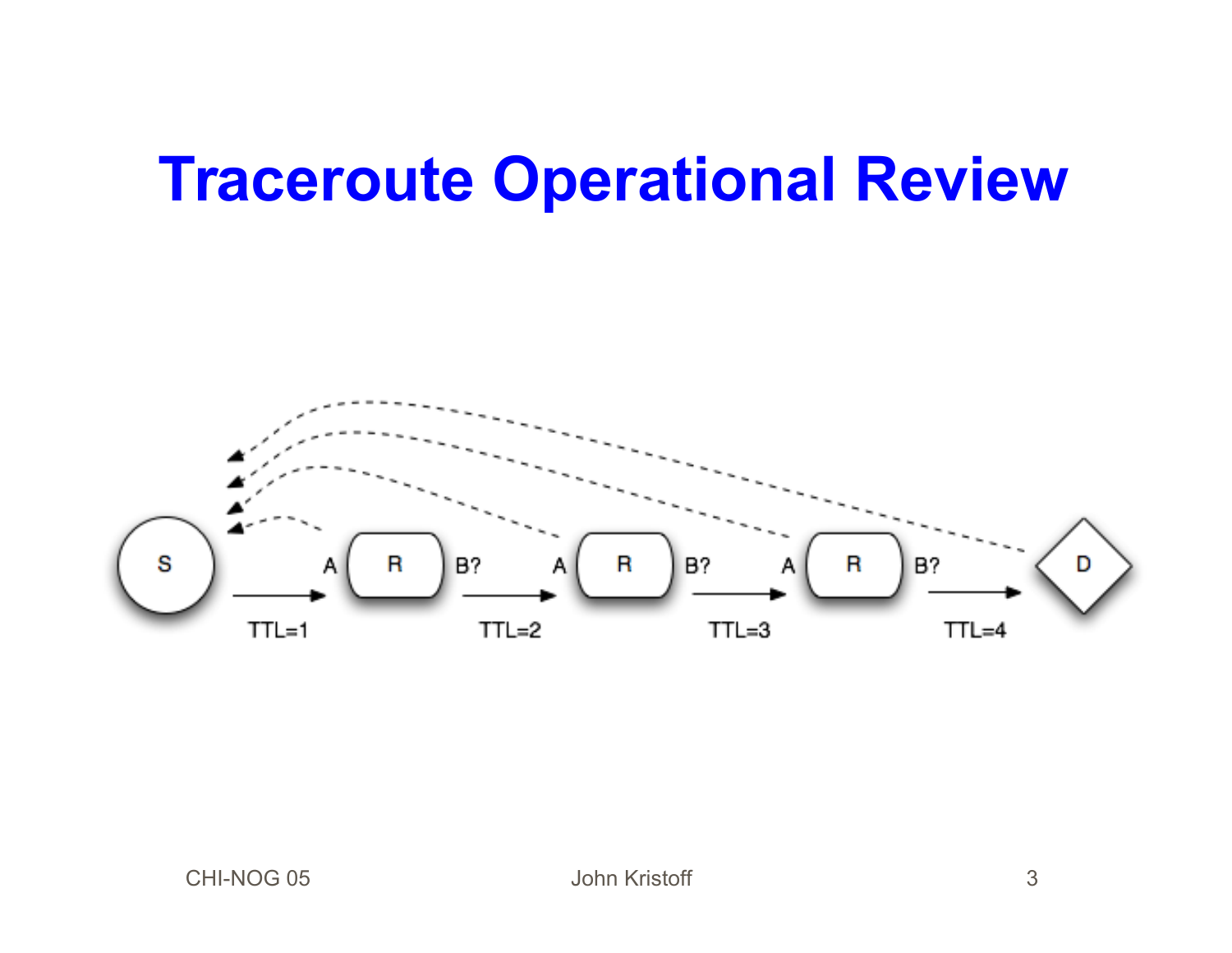#### **UDP Traceroute**

- Also known as UNIX traceroute
- ICMP TTL exceeded responses to ICMP messages?
- Probes initialize to an unlikely UDP destination port
	- Default begins at 33434
	- Incremented for each probe packet
- An ICMP port unreachable from the target is the goal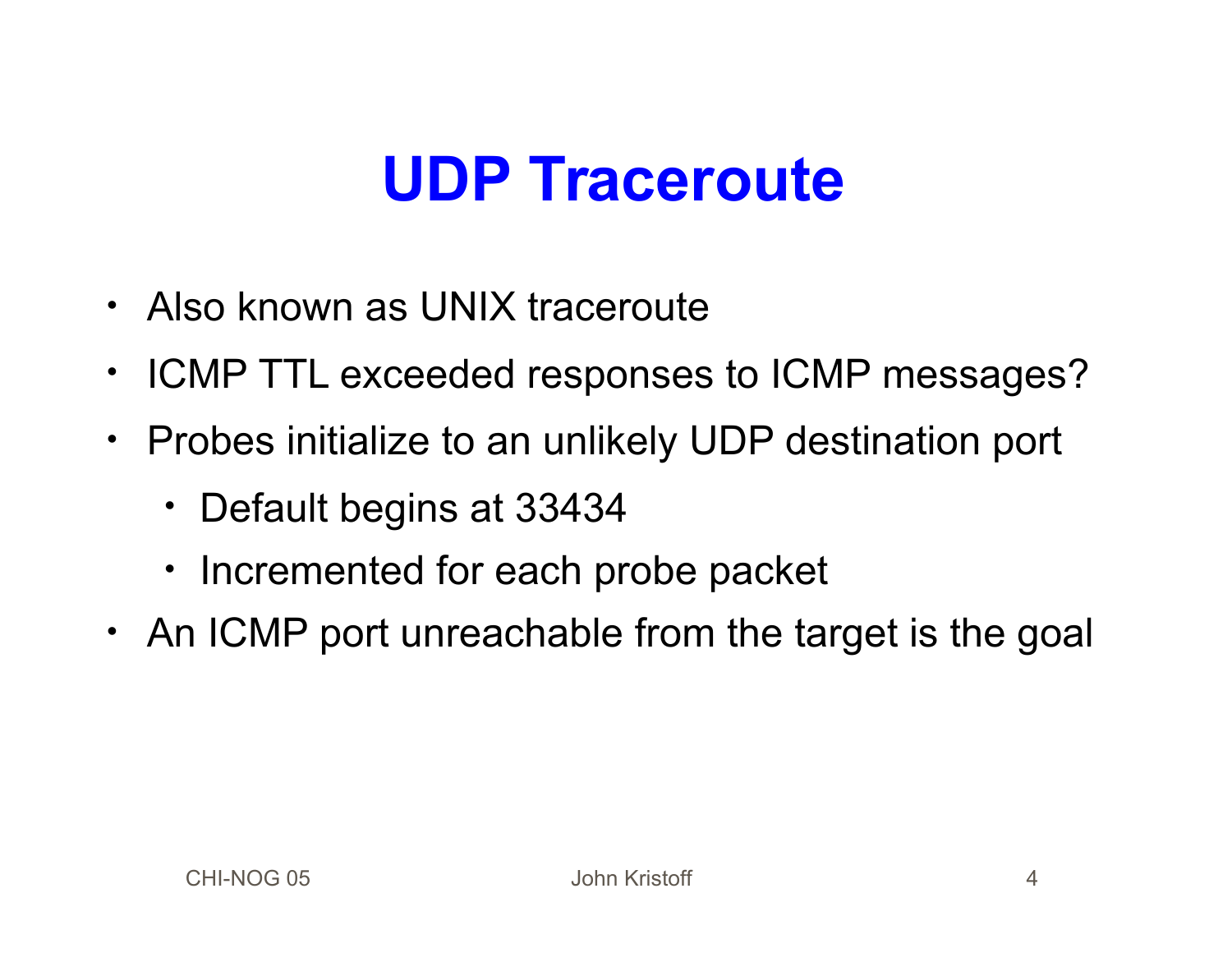## **ICMP Traceroute**

- Most commonly associates with Microsoft Windows
- Sends ICMP echo request probes
- An ICMP echo response from the target is the goal
- NOTE: ICMP TTL exceeded messages not a problem
- But filtering and probe response suppression can be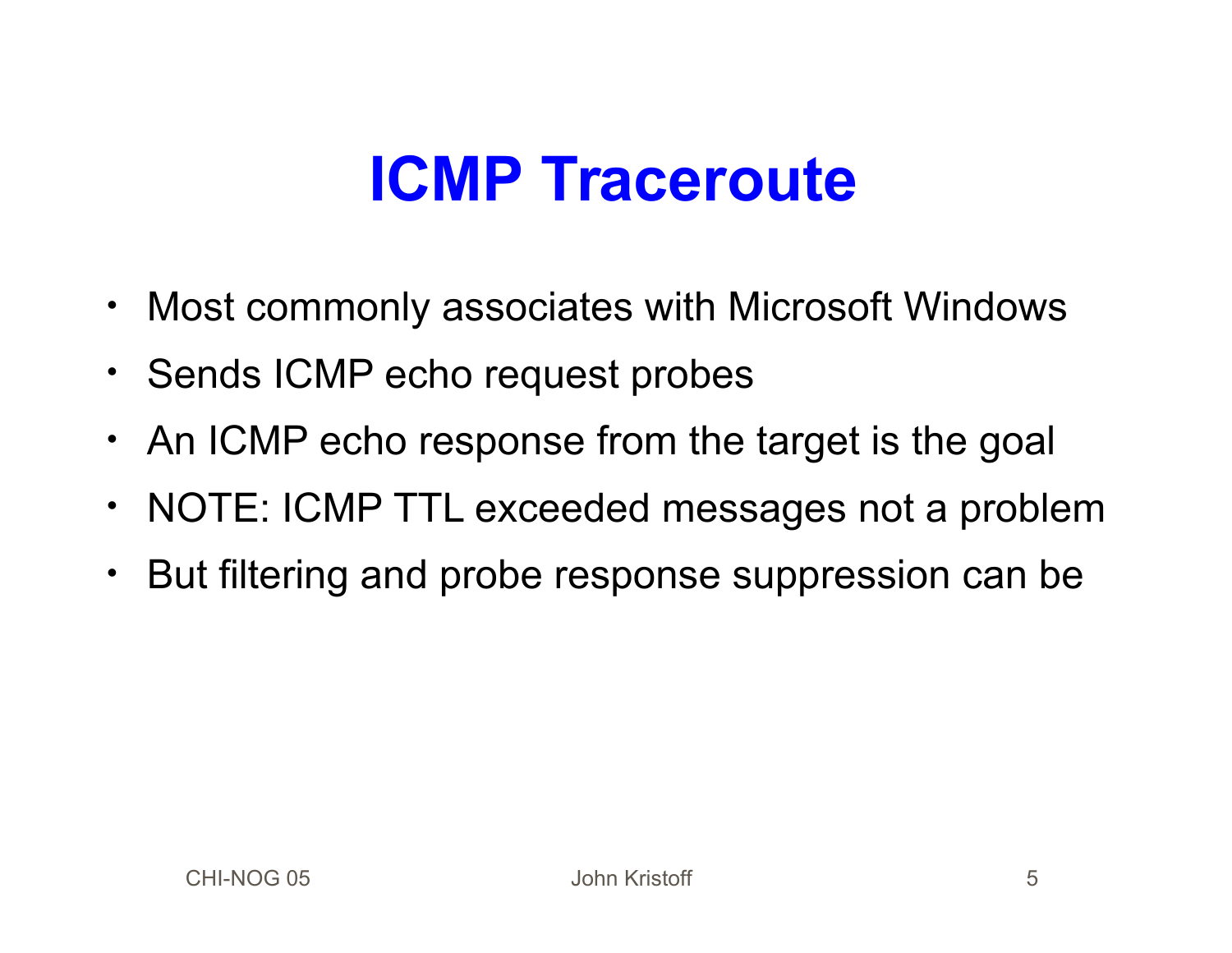### **Anomaly: Multi-path**

\$ traceroute www.chinog.org traceroute to www.chinog.org (74.208.62.118), 30 hops max, 60 byte packets

4 te0-3-0-2.agr22.ord01.atlas.cogentco.com (154.24.4.41) 1.422 ms te0-3-0-2.agr21.ord01.atlas.cogentco.com (154.24.4.37) 1.175 ms te0-3-0-2.agr22.ord01.atlas.cogentco.com (154.24.4.41) 1.329 ms 5 be2524.ccr42.ord01.atlas.cogentco.com (154.54.81.109) 1.475 ms be2521.ccr41.ord01.atlas.cogentco.com (154.54.80.253) 1.710 ms be2522.ccr42.ord01.atlas.cogentco.com (154.54.81.61) 1.455 ms

…

...

13 perfora.net (74.208.62.118) 17.273 ms 17.490 ms 17.276 ms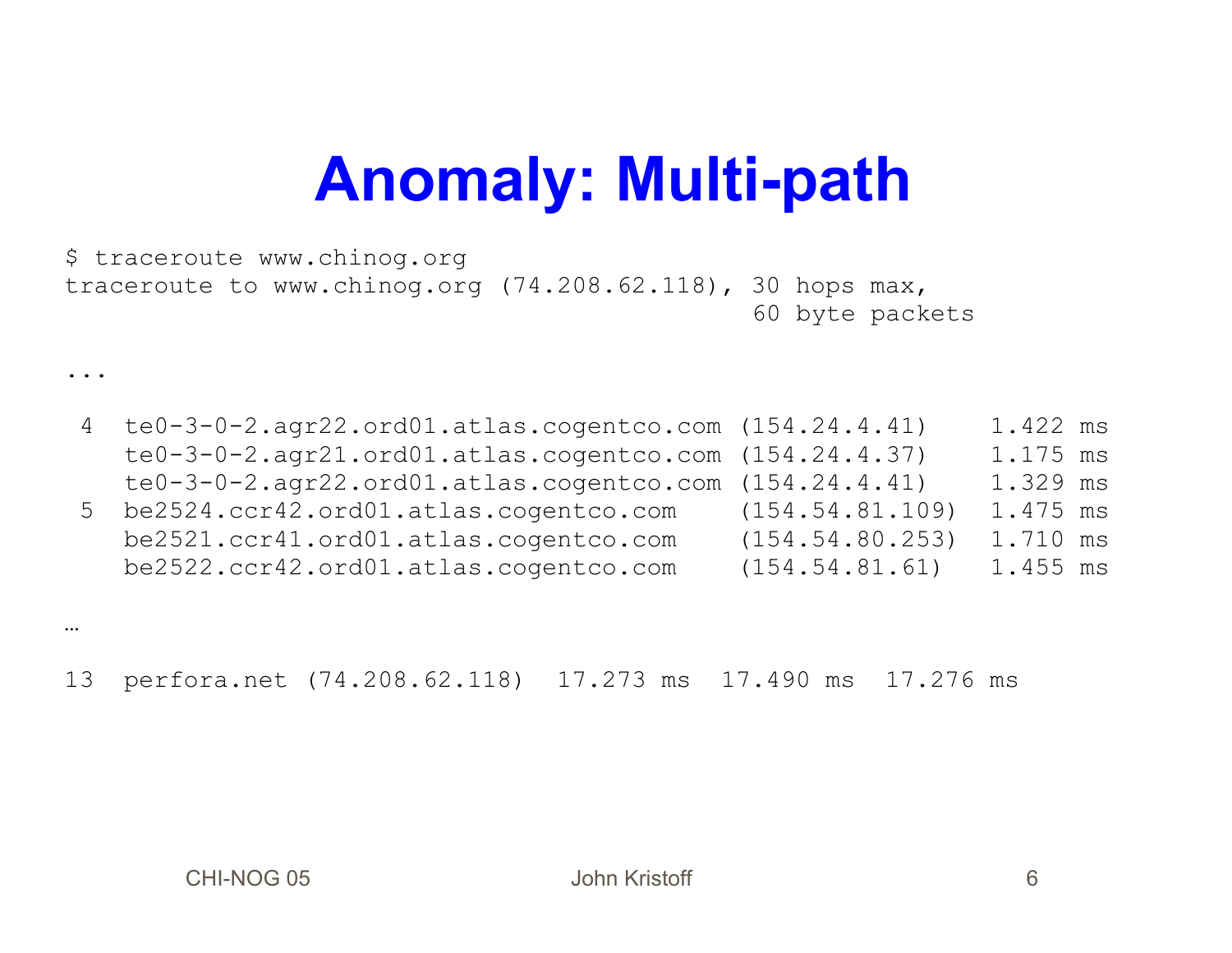# **Anomaly: Missing Hop(s)**

\$ traceroute -n facebook.com traceroute to facebook.com (173.252.120.6) ...

7 31.13.25.32 34.084 ms 31.13.25.106 34.137 ms 31.13.27.40 33.957 ms 8 204.15.23.247 33.548 ms 31.13.27.133 33.785 ms 173.252.64.65 33.694 ms 9 \* \* \*  $10 \times x \times x$ 11 173.252.120.6 33.786 ms 33.570 ms 33.614 ms

...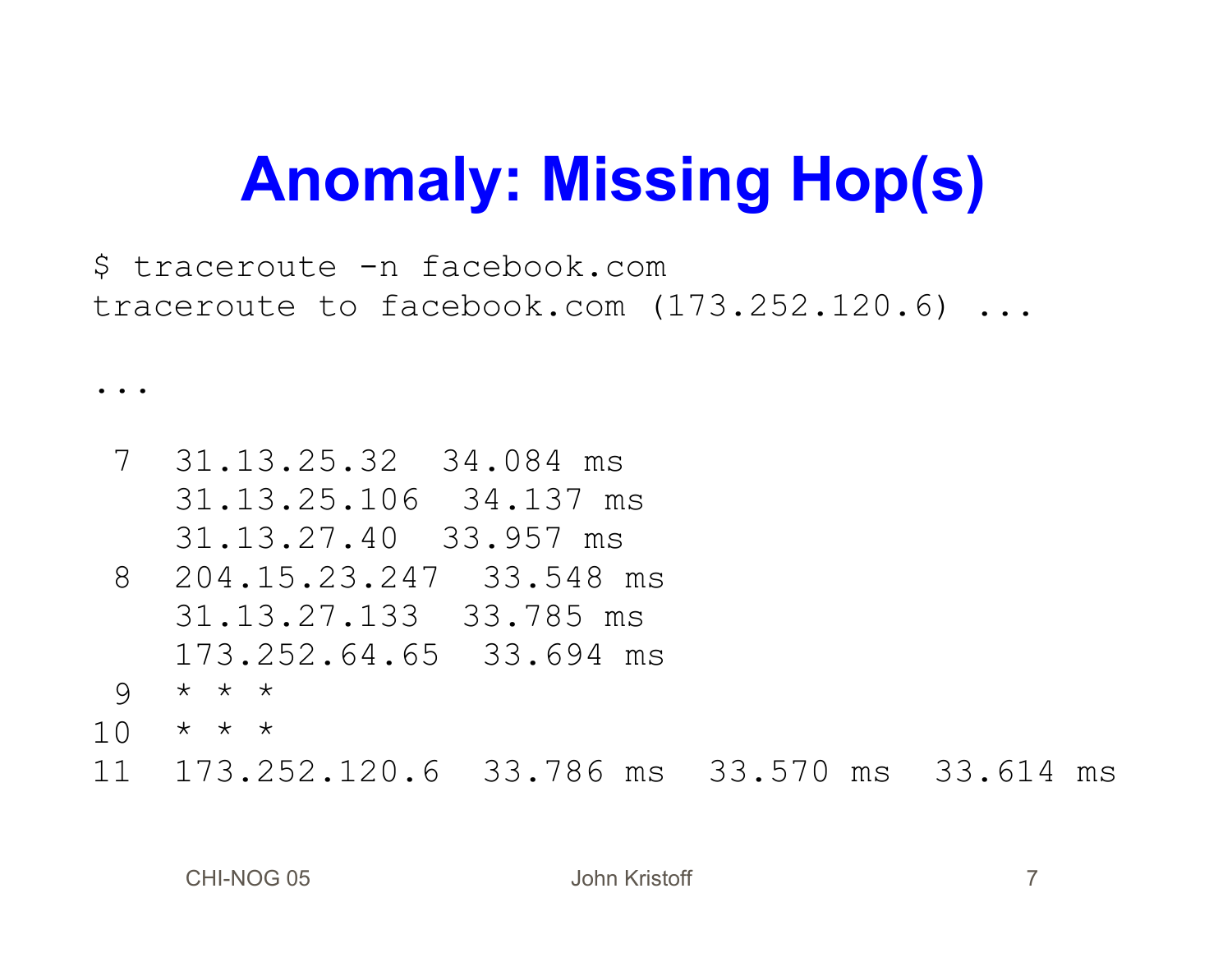## **Anomaly: Unresponsive Target**

\$ traceroute -n -q1 www.northwestern.edu traceroute to www.northwestern.edu (129.105.215.254), 30 hops max, 60 byte packets

...

```
4 199.249.169.5 0.884 ms
5 129.105.247.224 1.418 ms
6 129.105.253.153 1.682 ms
7 129.105.247.97 2.006 ms
8 *
9 *
10 *11 \times12 *
```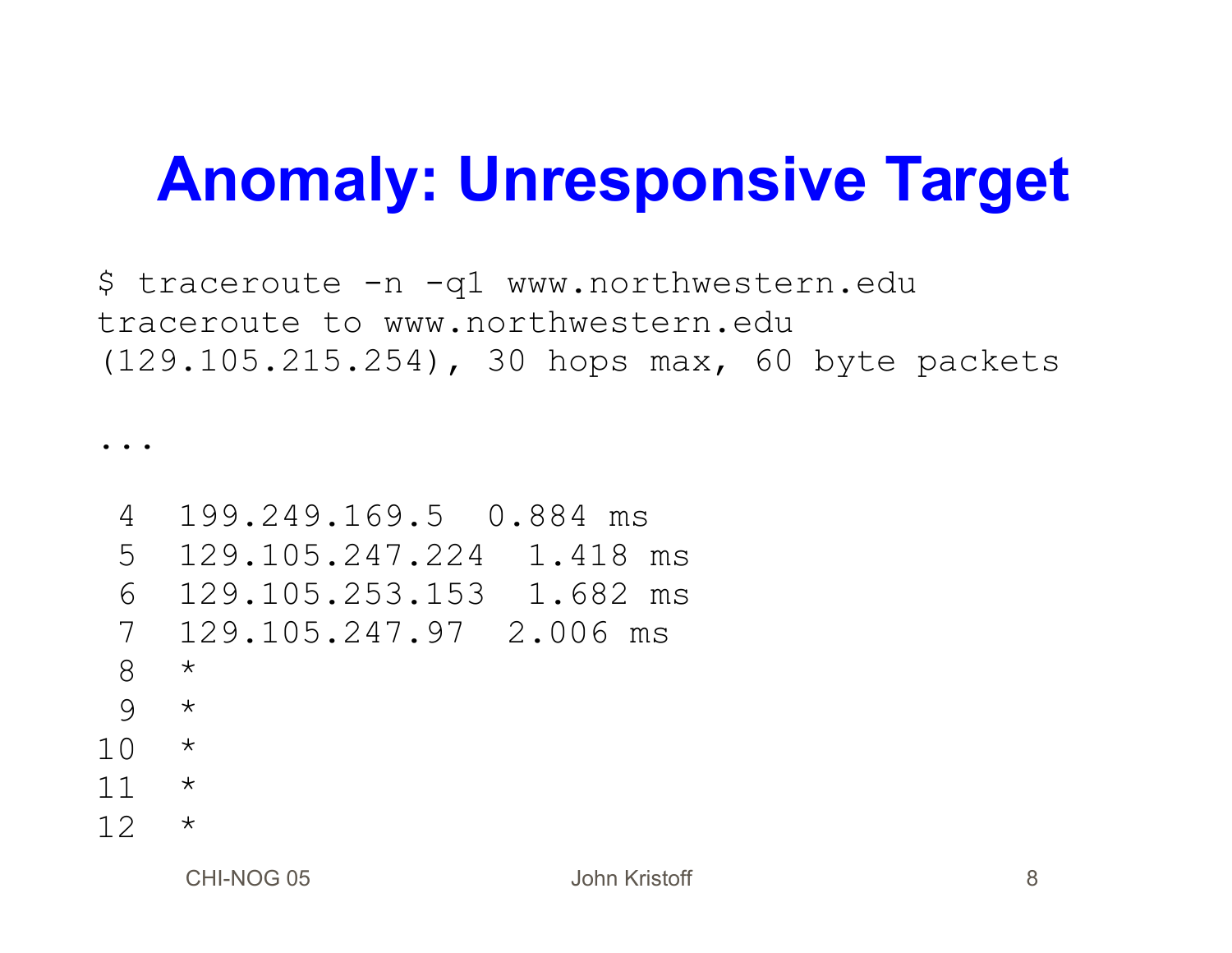### **Hack: Uncovering a Target**

\$ sudo traceroute -T -n -q1 www.northwestern.edu traceroute to www.northwestern.edu (129.105.215.254), 30 hops max, 60 byte packets

 $\bullet$  .  $\bullet$ 

4 199.249.169.5 0.797 ms 5 129.105.247.224 1.026 ms 6 129.105.253.153 1.662 ms 7 129.105.247.97 655.220 ms 8 129.105.46.196 1.896 ms 9 129.105.215.254 1.996 ms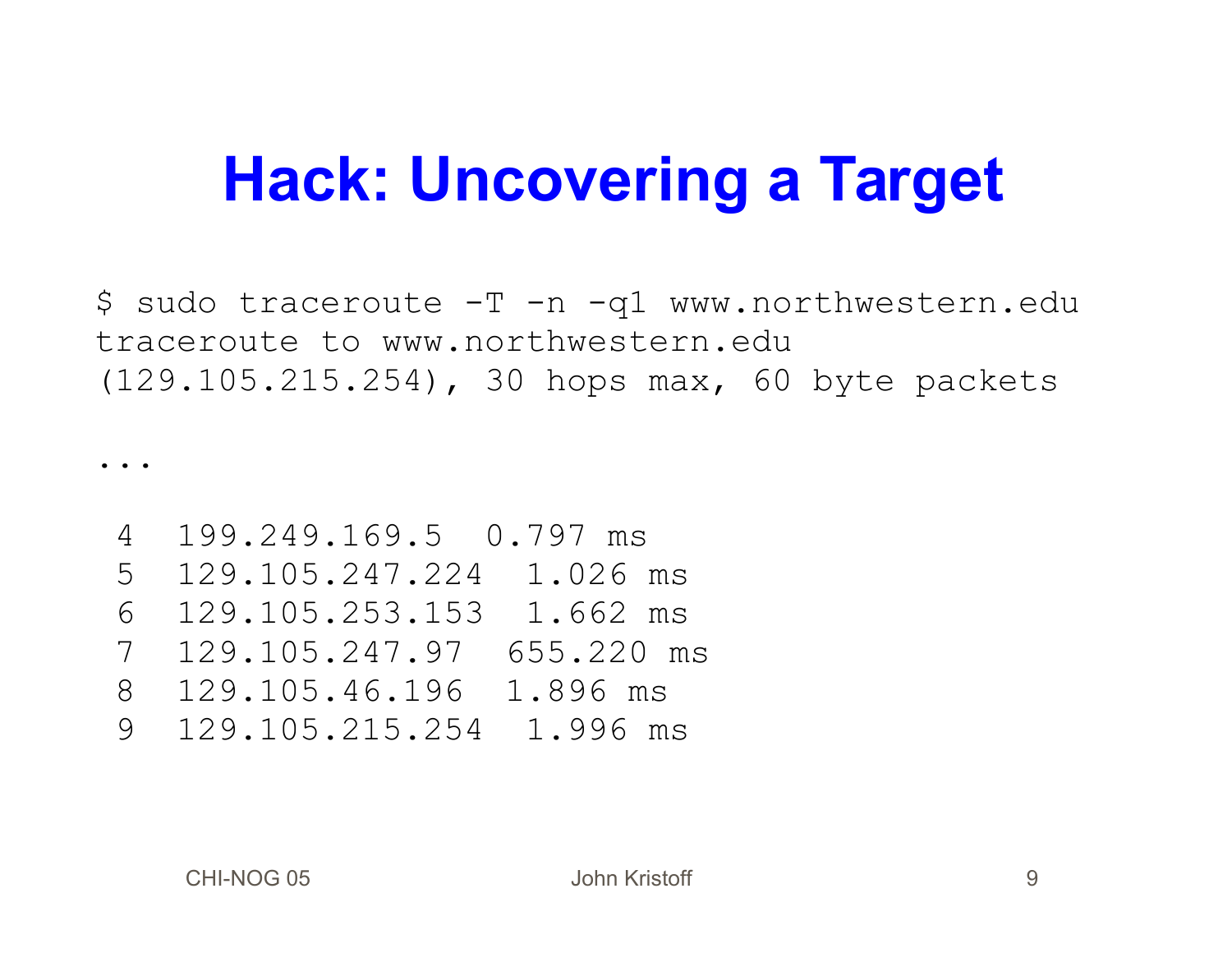#### **Feature: MPLS option**

traceroute -en -q1 www.google.com traceroute to www.google.com (64.233.160.99), 30 hops max, 60 byte packets

...

6 209.85.254.120 1.529 ms

7 209.85.254.238 <MPLS:L=284331,E=4,S=1,T=1> 18.373 ms

8 209.85.251.18 <MPLS:L=319427,E=4,S=1,T=1> 18.165 ms

- 9 72.14.236.1 <MPLS:L=770010,E=4,S=1,T=1> 21.186 ms
- 10 209.85.248.7 19.892 ms
- 11 64.233.160.99 16.332 ms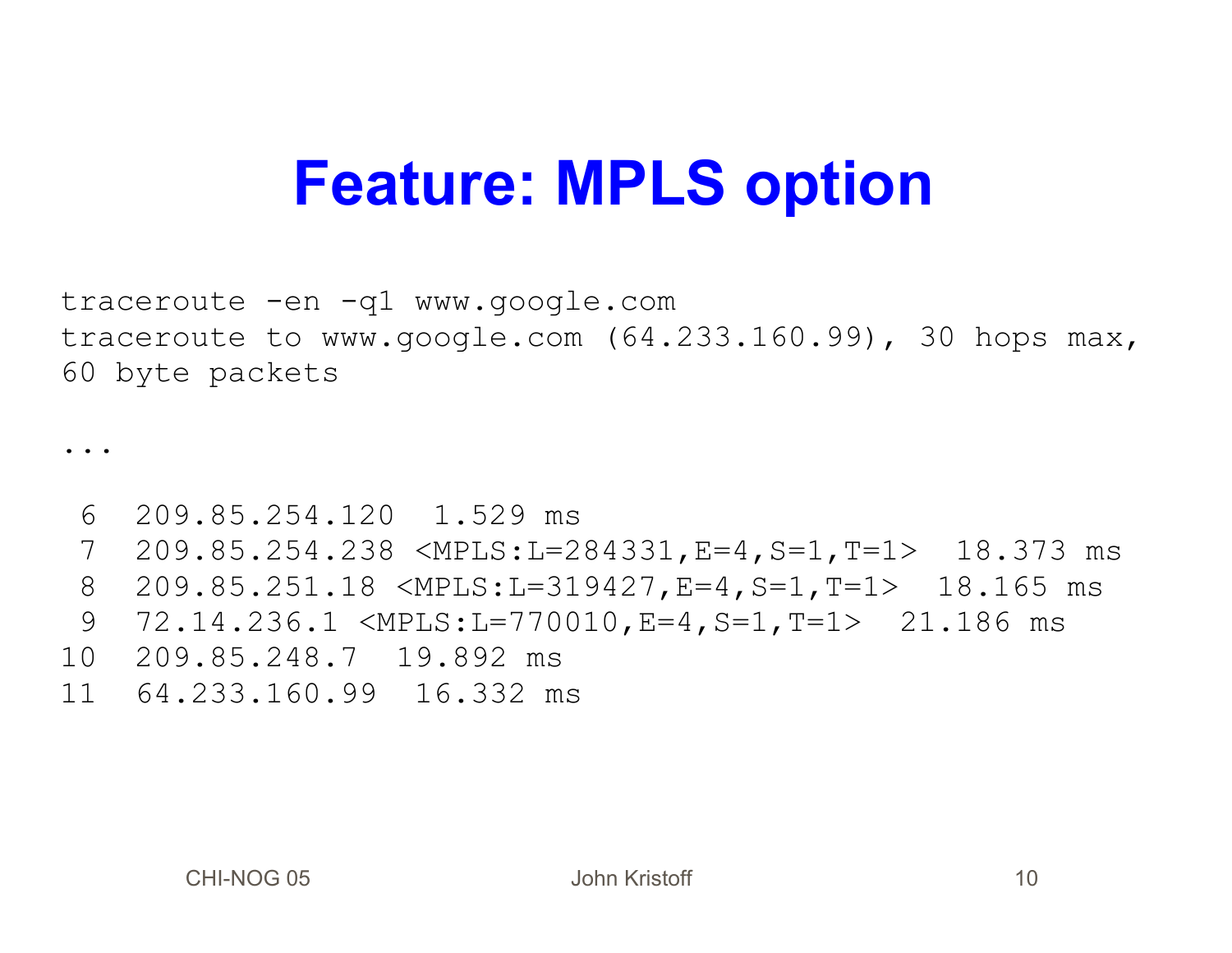## **Feature: Visualization (geoloc)**



CHI-NOG 05 John Kristoff 11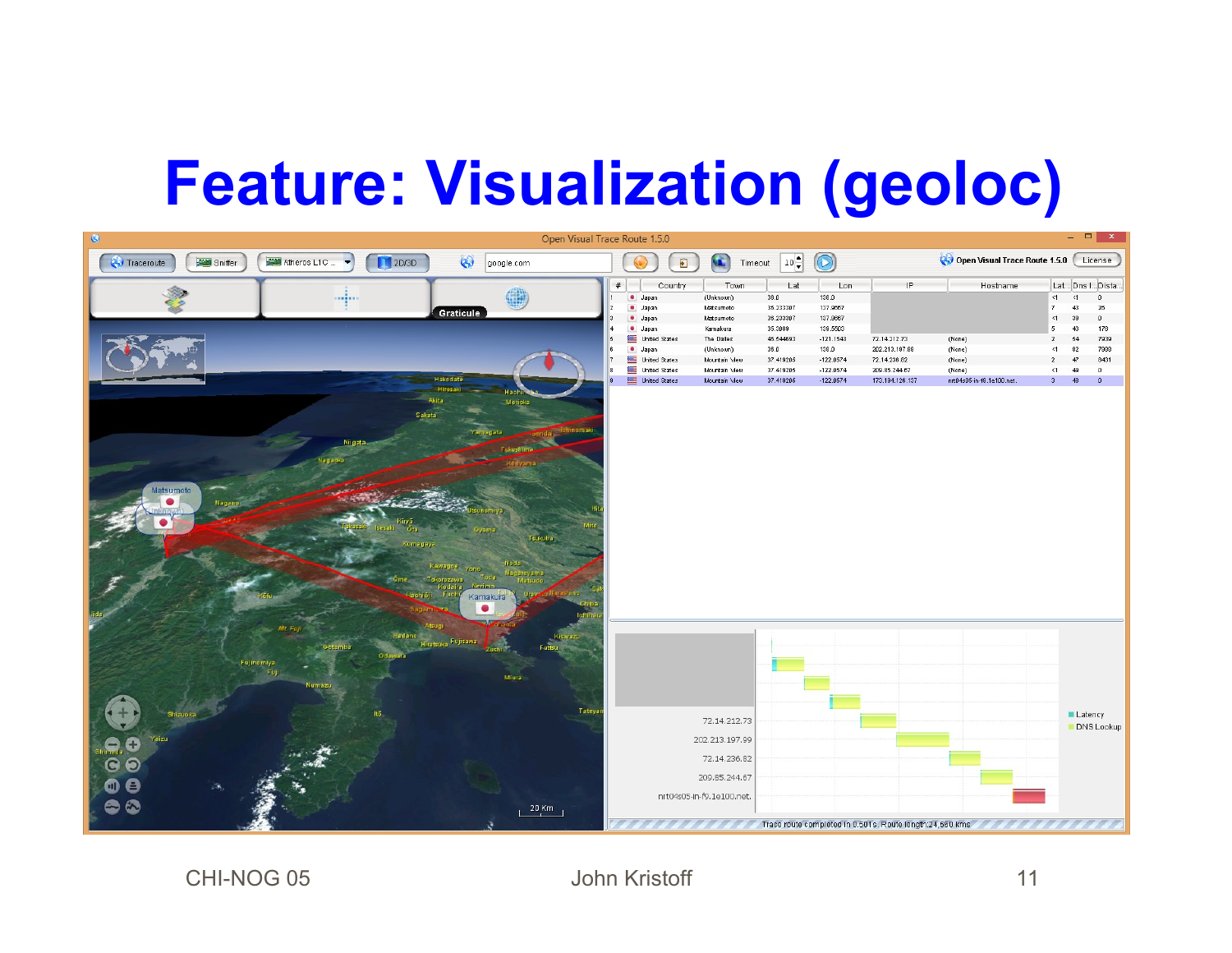#### **Hack: Peer Discovery**

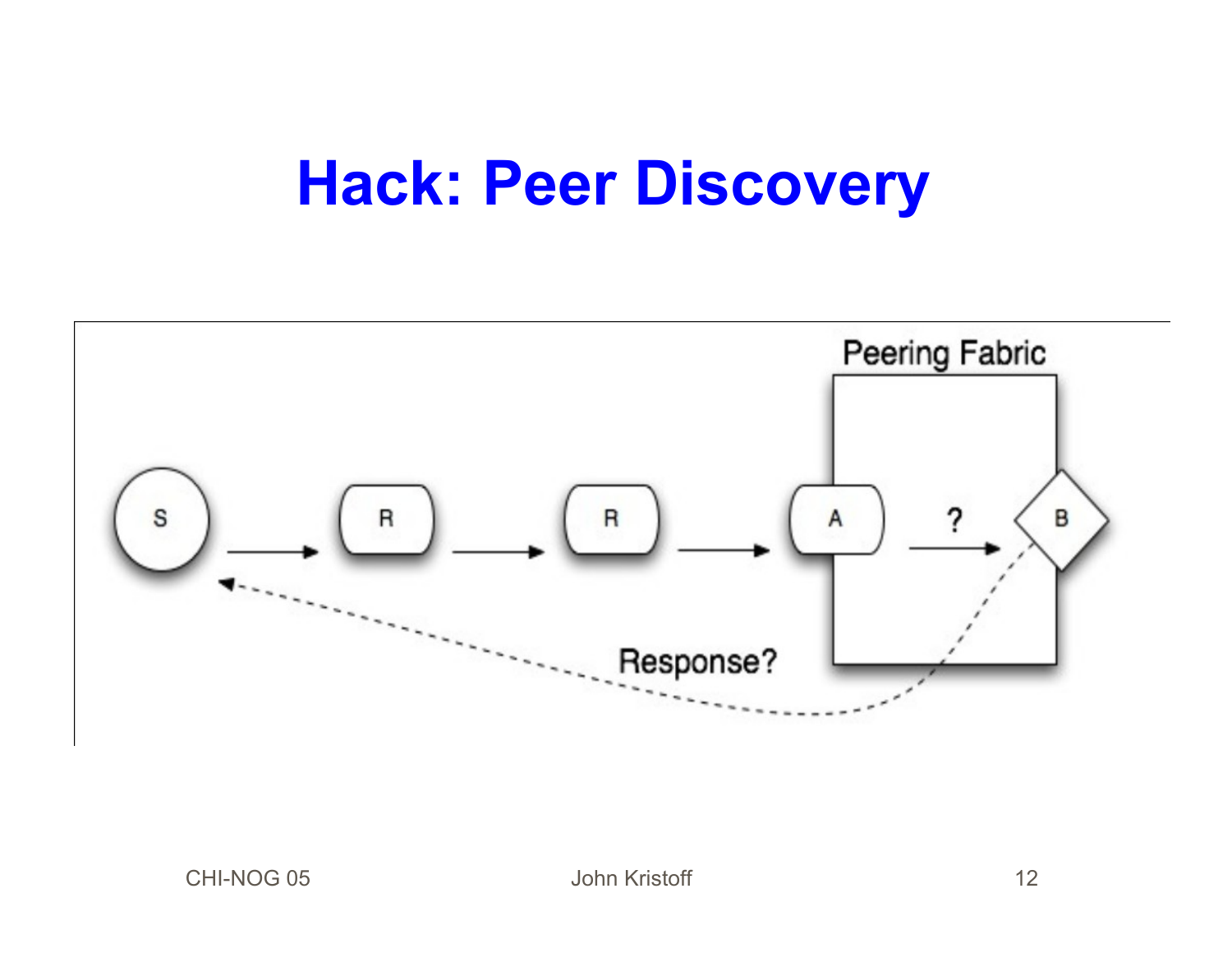#### **Hack: Reverse Traceroute**

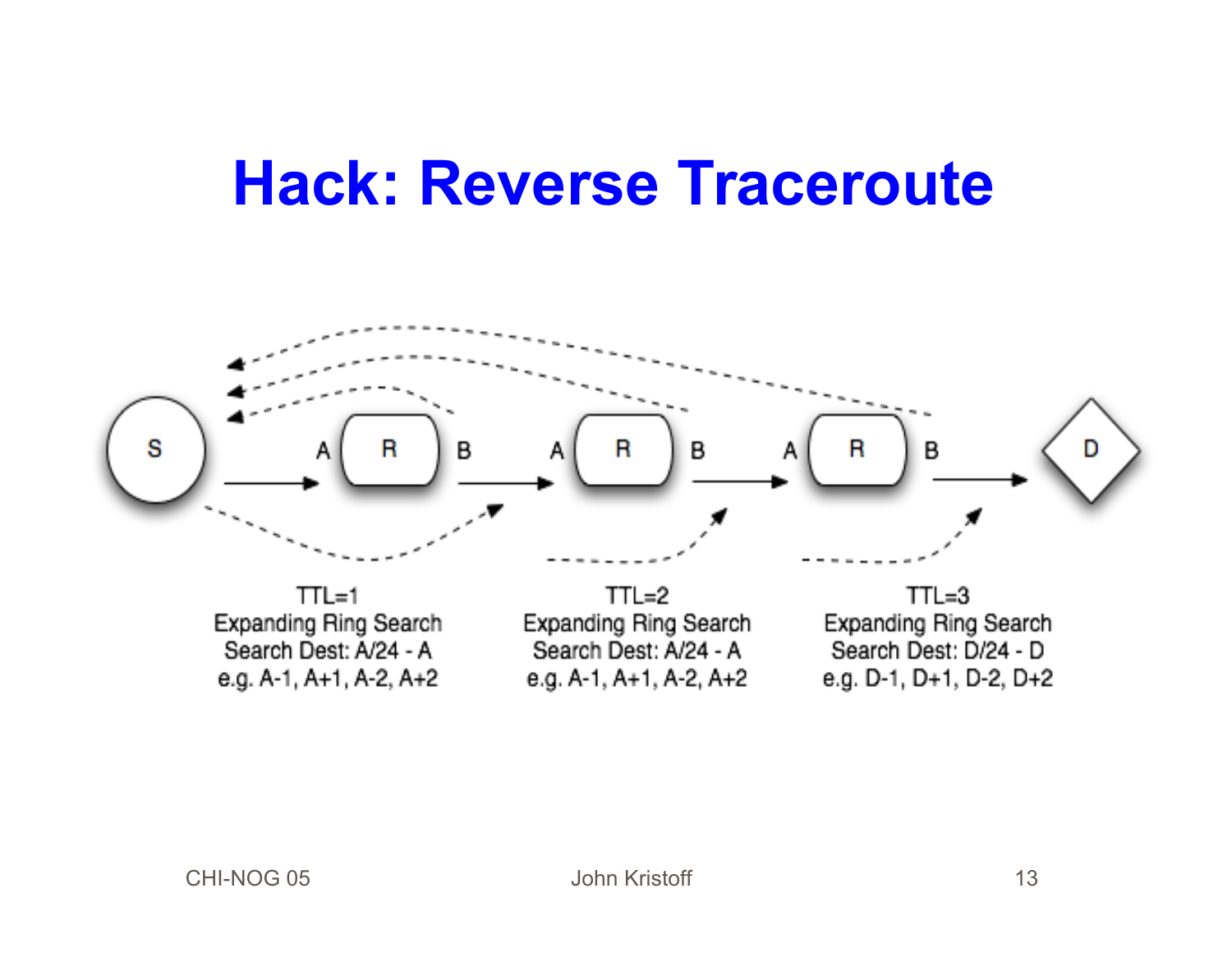### **Let's Take Stock**

- Key figures, organizations, mailing lists, software
- Routers+routing, forwarding, and loop prevention
- ASNs, BGP peering policies, asymmetric paths
- UDP (TCP), source+destination ports, ICMP
- Domain name system, naming conventions
- Packet filtering and security policies
- Performance, round trip time, geo-location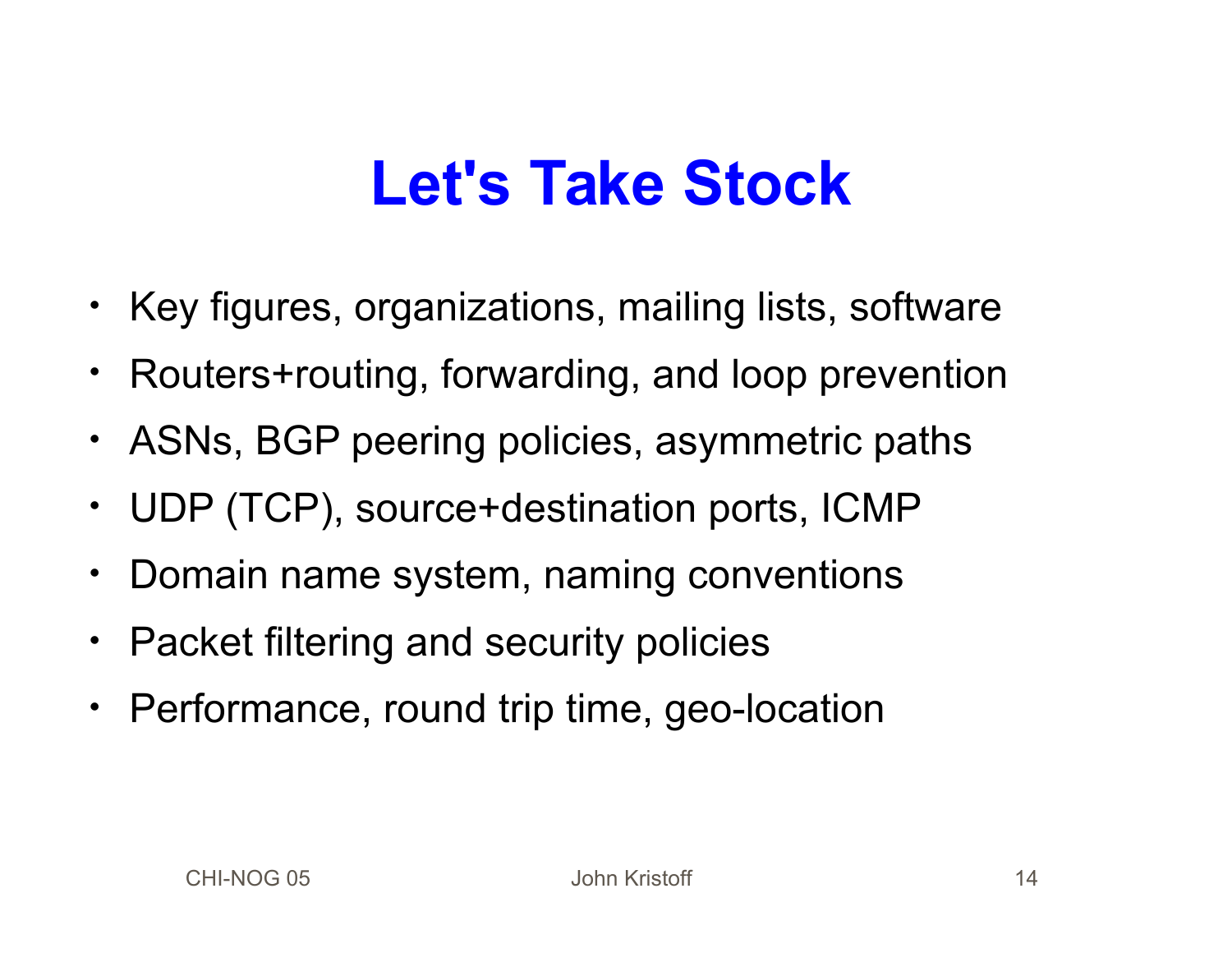#### **...and much more**

- IP headers and options
- ARP, MPLS, IPv4 versus IPv6
- An interface versus a host
- NAT
- Applications (ports)
- Router CPU protection,rate limiting
- ...and even the end-to-end argument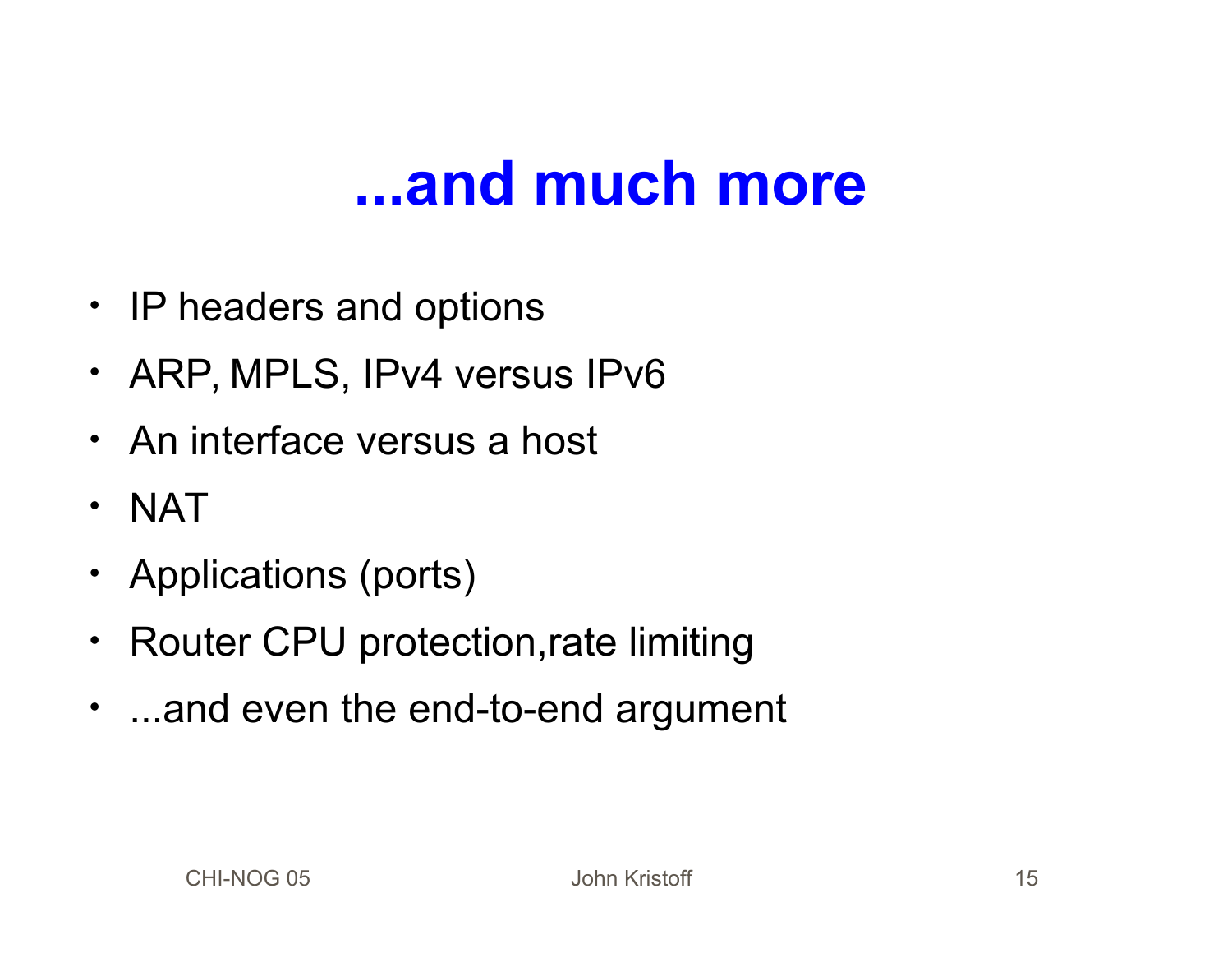# **A bit of a stretch? Maybe not**

- IP multicast
- DDoS
- Buffering, congestion avoidance and flow control
- CoS/QoS
- PKI OK, maybe this one is a bit of a reach